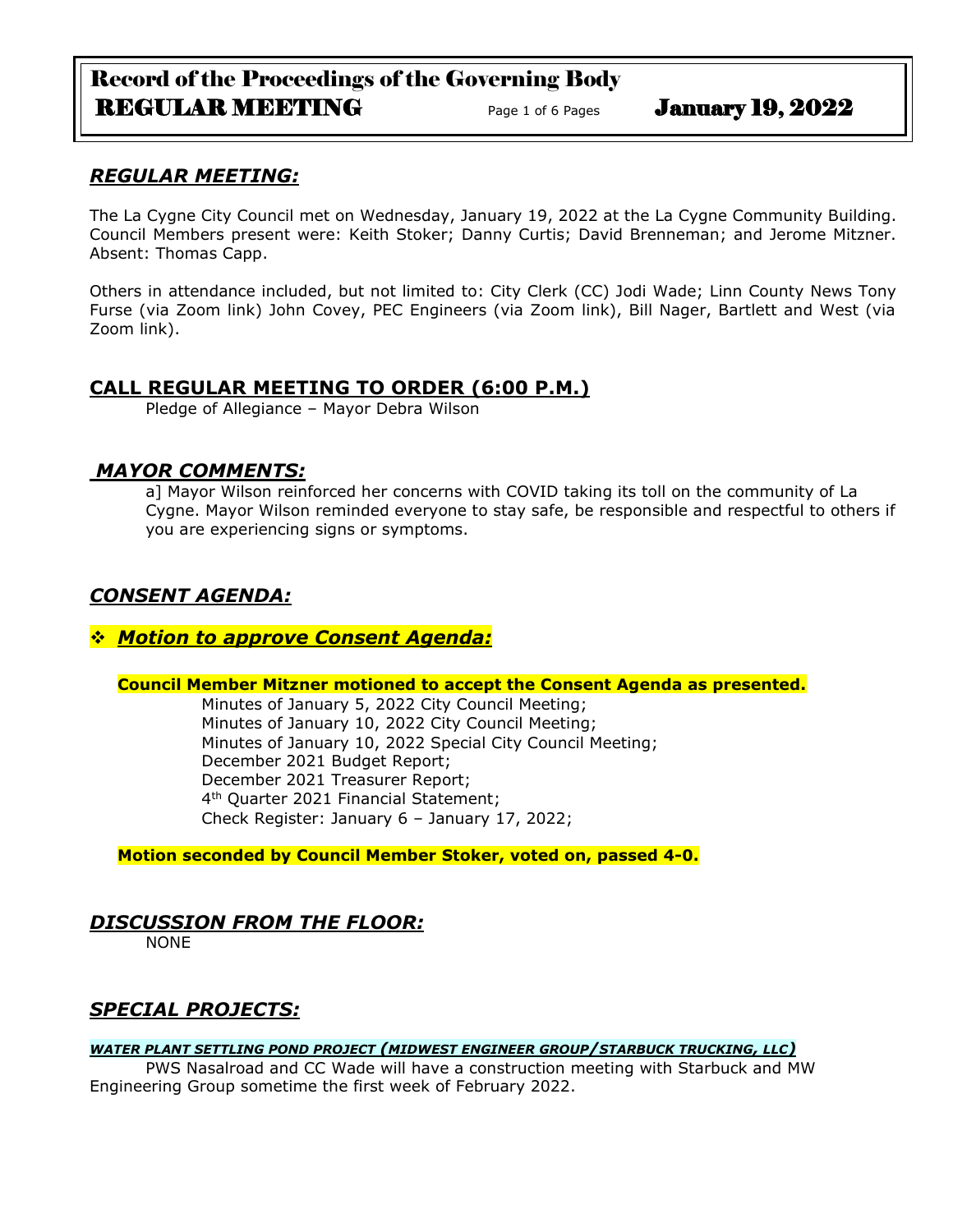# Record of the Proceedings of the Governing Body REGULAR MEETING Page 2 of 6 Pages January 19, 2022

# *SPECIAL PROJECTS CONTINUED:*

*SEWER REHABILITATION PROJECT (BG CONSULTANTS)*

City Attorney Harding and CC Wade are making final review of paperwork to send to Paul Owings, BG Consultants, to forward to USDA in order to get authorization to advertise to bid.

### *STREET PROJECT – KDOT CCLIP PROJECT AT KS HWY 152 AND INDUSTRIAL ROAD (BG CONSULTANTS)* Project scheduled for March 2022.

### *NEW FIRE STATION/PUBLIC SAFETY BUILDING*

CC Wade is working with Fire Chief Nasalroad and Police Chief Fenoughty to complete the details on the application.

### *AMERICAN RESCUE PLAN ACT FUNDS (ARPA)*

The first annual report is due April 2022. CC Wade participated in two webinars regarding the final rule released by the Dept of Treasury regarding the use of the ARPA funds. The final rule will take effect April 1, 2022. CC Wade will present at the next meeting options for the ARPA funds for the Council to consider.

### *HEAL GRANT PROGRAM – COMMUNITY BUILDING*

The City of La Cygne was informed our Community Building revitalization project was not selected for a Historic Economic Asset Lifeline (HEAL) grant award. There were many worthy projects submitted from across the state and limited available funding made the selection process very competitive. KS Dept of Commerce is continuing to work to find new funding opportunities that could allow for future HEAL grant programs.

# *REPORTS OF CITY OFFICERS:*

**CITY ATTORNEY –BURTON HARDING**: City Attorney Harding reviewed a draft of a lease agreement for 307 Swan Street. City Attorney Harding requested an executive session later in the meeting.

**POLICE CHIEF – TINA FENOUGHTY : NONE CODES ENFORCMENT – ALLISON FOX: NONE PUBLIC WORKS DEPARTMENT – PUBLIC WORKS SUPERINTENDENT (PWS) DAN NASALROAD: NONE**

### **CITY CLERK – JODI WADE: NONE**

CC Wade thanked the community for their patience during the past week with the doors to the City Hall being locked due to COVID exposure. Mayor Wilson thanked the staff for keeping things going.

**CITY TREASURER/COURT CLERK – CONNIE GORE: NONE**

### *COUNCIL COMMITTEE REPORTS: WATER & GAS -NONE*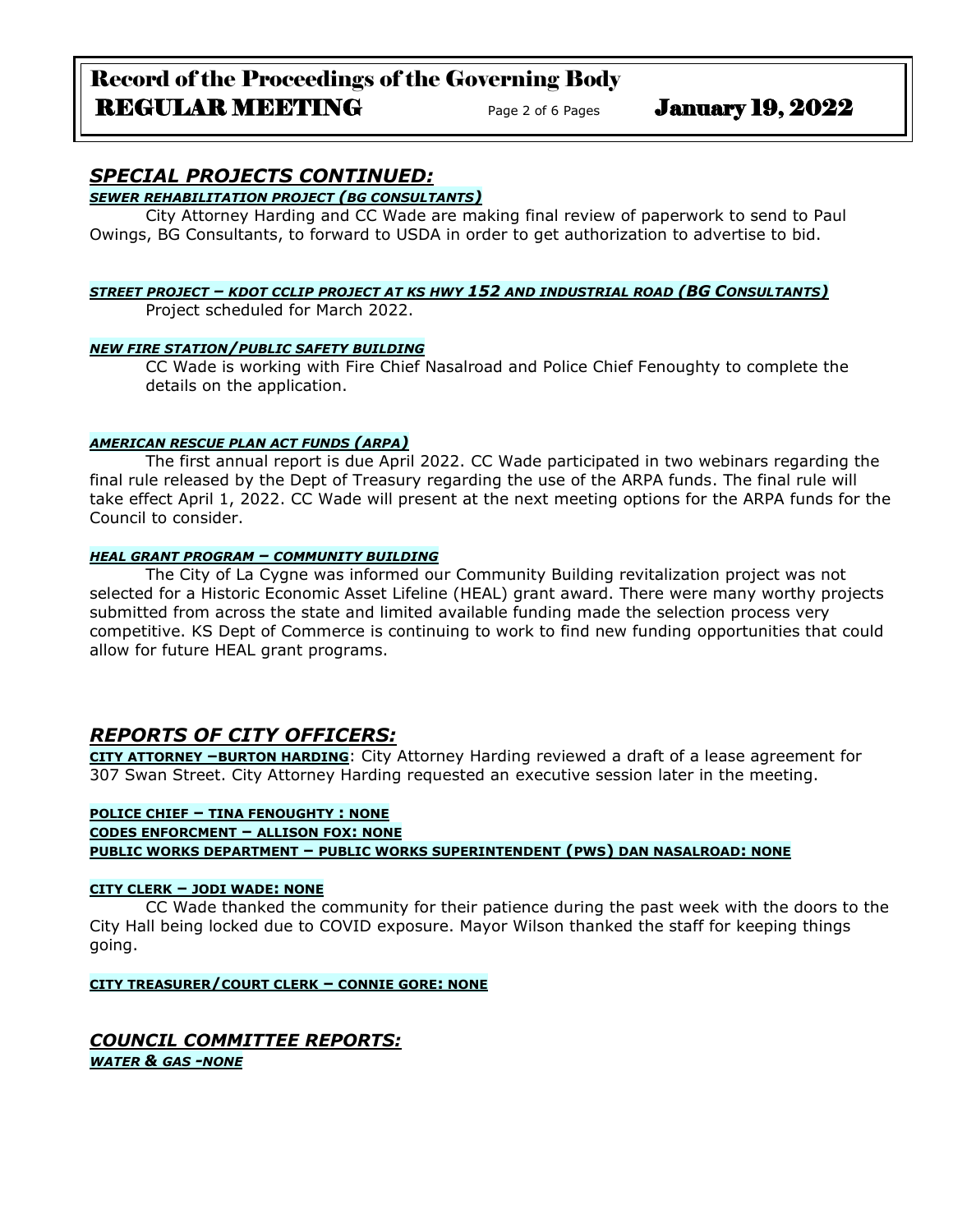# Record of the Proceedings of the Governing Body REGULAR MEETING Page 3 of 6 Pages January 19, 2022

### *COUNCIL COMMITTEE REPORTS:*

### *STREET –*

Stormwater Master Plan RFQs were received. Mayor Wilson opened the packets and announced the name of the company and where their offices were located. Request for Qualifications were received from the following companies:

> Bartlett and West, Overland Park, KS BG Consultants, Lawrence, KS PEC (Professional Engineering Consultants), Lawrence, KS McAffee Henderson Solutions, Lenexa, KS

The packets were given to Committee Member Mitzner. CC Wade will get a set of packets to Committee Member Capp. The committee members will review and score the firms. The top two firms will be selected for interviews to be performed on February 16, 2022.

### *SEWER-NONE*

### *PUBLIC SAFETY –*

Guide for Renters, Landlords and Homeowners. Committee Members Mitzner and Stoker had reviewed the information received. Committee Member Mitzner suggested to have copies printed for all of the Council to review and work through a section or chapter at a time.

### *COMMUNITY BUILDING-NONE EMPLOYEE RELATIONS & TRAINING-NONE CEMETERY – NONE*

### *PARK*

CC Wade had been contacted regarding the appointment of Brian Turpen to the Lincoln Township board on Monday, January 10 at the County Commissioners meeting. Mike Van Vlack was appointed as the trustee, Brian Turpen is the clerk and Mindy Cyr is the treasurer.

# *SPECIAL COMMITTEE REPORTS:*

*EMERGENCY MANAGEMENT -NONE CHAMBER OF COMMERCE –NONE*

# *PLANNING & ZONING COMMISSION (PZC) –*

Meeting with IBTS for January 13, 2022 has been moved to January 27, 2022.

### *LA CYGNE COMMUNITY PARK BOARD(LCPB)-NONE*

Mayor Wilson asked CC Wade to set a time and place for the Board of Trustee meeting between the Mayor of La Cygne and the Lincoln Township Trustee and to provide 5-year actual costs reports to review.

### *UNFINISHED BUSINESS:*

**307 SWAN STREET – PROPERTY OWNED BY LINCOLN TOWNSHIP**

### ❖ *Motion*

**Council Member Mitzner motioned to go in to executive session for 10-minutes for consultation with an attorney for the city which would be deemed privileged in an attorney-client relationship and will return to the Council table at 6:30 p.m. Motion seconded by Council Member Stoker voted on, passed 4-0. 6:20 p.m.**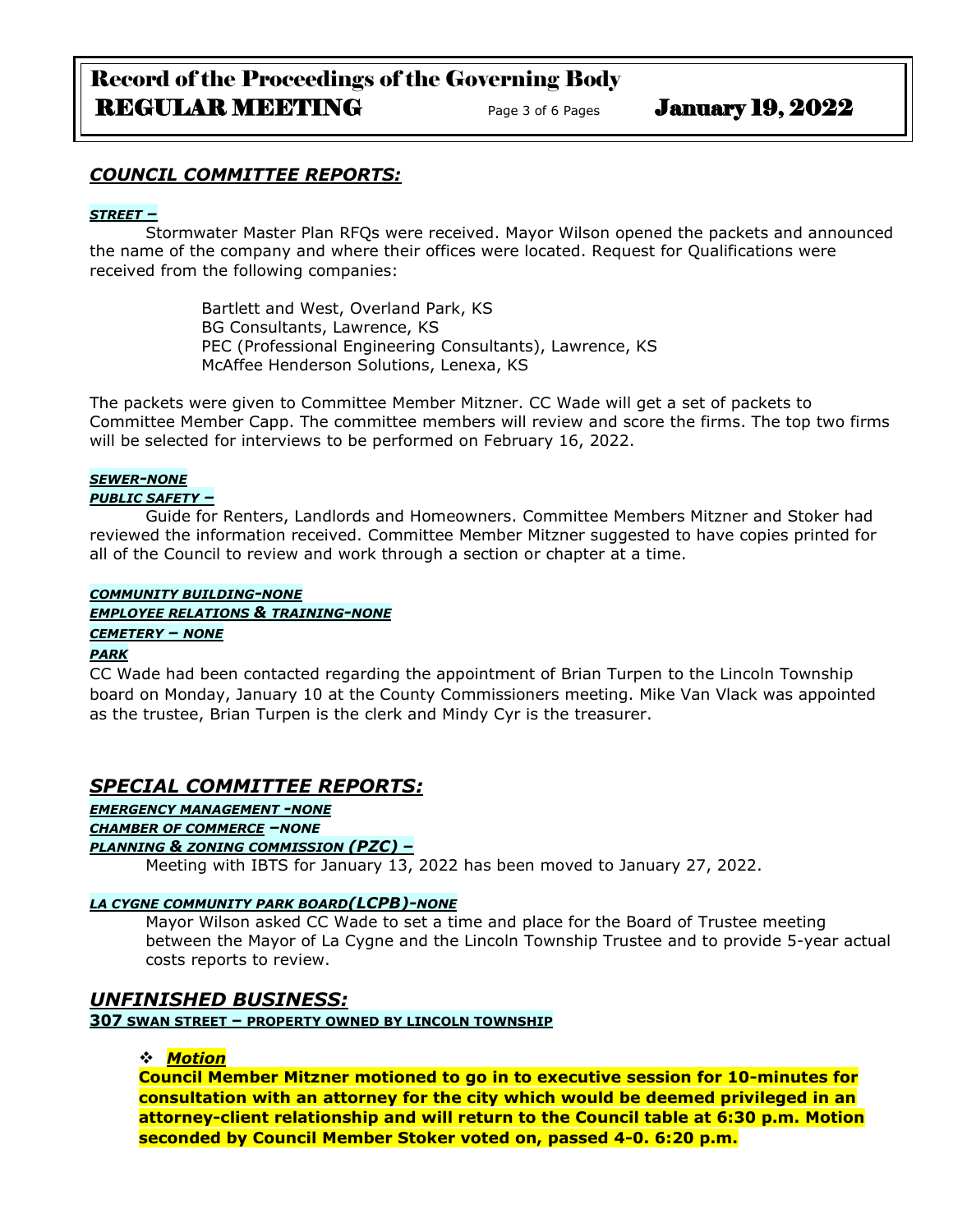# Record of the Proceedings of the Governing Body REGULAR MEETING Page 4 of 6 Pages January 19, 2022

Others in attendance included, but not limited to: CC Wade and City Attorney Harding

# *OPEN SESSION RESUMED AT 6:30pm:*

### ❖ *Motion*

**Council Member Mitzner motioned to go in to executive session for 5-minutes for consultation with an attorney for the city which would be deemed privileged in an attorney-client relationship and will return to the Council table at 6:35 p.m. Motion seconded by Council Member Stoker voted on, passed 4-0. 6:30 p.m.**

Others in attendance included, but not limited to: CC Wade and City Attorney Harding

# *OPEN SESSION RESUMED AT 6:35pm:*

### **307 SWAN STREET – PROPERTY OWNED BY LINCOLN TOWNSHIP**

City Attorney Harding addressed the Council regarding a lease agreement with Lincoln Township for a property located at 307 Swan Street. Council Member Stoker inquired if anyone has asked Lincoln Township if they have any interest in selling the property. Mayor Wilson stated she would be meeting with the Township Trustee regarding the park and could visit with the Lincoln Township Trustee at that time to find out if they are interested in selling the property and what would the price be or if not the Council can continue to work on either a lease agreement or interlocal agreement.

### **ORDINANCE NO. \_\_\_ ANNEXING LAND TO THE CITY OF LA CYGNE, KANSAS**

The Council reviewed the ordinance to annex in the property located at 713 Industrial Park Drive, legally known as "Twelve and one-half acres off the South side of the Southwest quarter of the Northwest quarter of Section three (3), Township twenty (20), Range twenty-four (24), containing 12 ½ acres more or less". No comments or discussion.

### ❖ *Motion*

**Council Member Curtis motioned to approve Ordinance No. 1489 annexing land to the City of La Cygne, KS legally known as Twelve and one-half acres off the South side of the Southwest quarter of the Northwest quarter of Section three (3), Township twenty (20), Range twenty-four (24), containing 12 ½ acres more or less. Motion seconded by Council Member Stoker voted on, passed 4-0.**

### **RESOLUTION NO. 02-17 REGARDING MAINTENANCE OF STREETS WITHIN THE LINN COUNTY INDUSTRIAL PARK, LA CYGNE, KANSAS.**

This is the County's resolution regarding the maintenance of the streets within the Linn County Industrial Park. The County Commissioners would need to amend the resolution to include the East Industrial Park and the new annexed piece to include the additional street footage. CC Wade will reach out to Jessica Hightower, Linn County economic development administrator, to review.

### **INSTALLATION OF AN ELECTRICAL PEDESTAL IN THAYER PARK**

The Chamber of Commerce meeting was postponed until February. CC Wade will reach out the Chairman prior to the meeting to get on the agenda. **(Tabled until February 2, 2022 meeting)**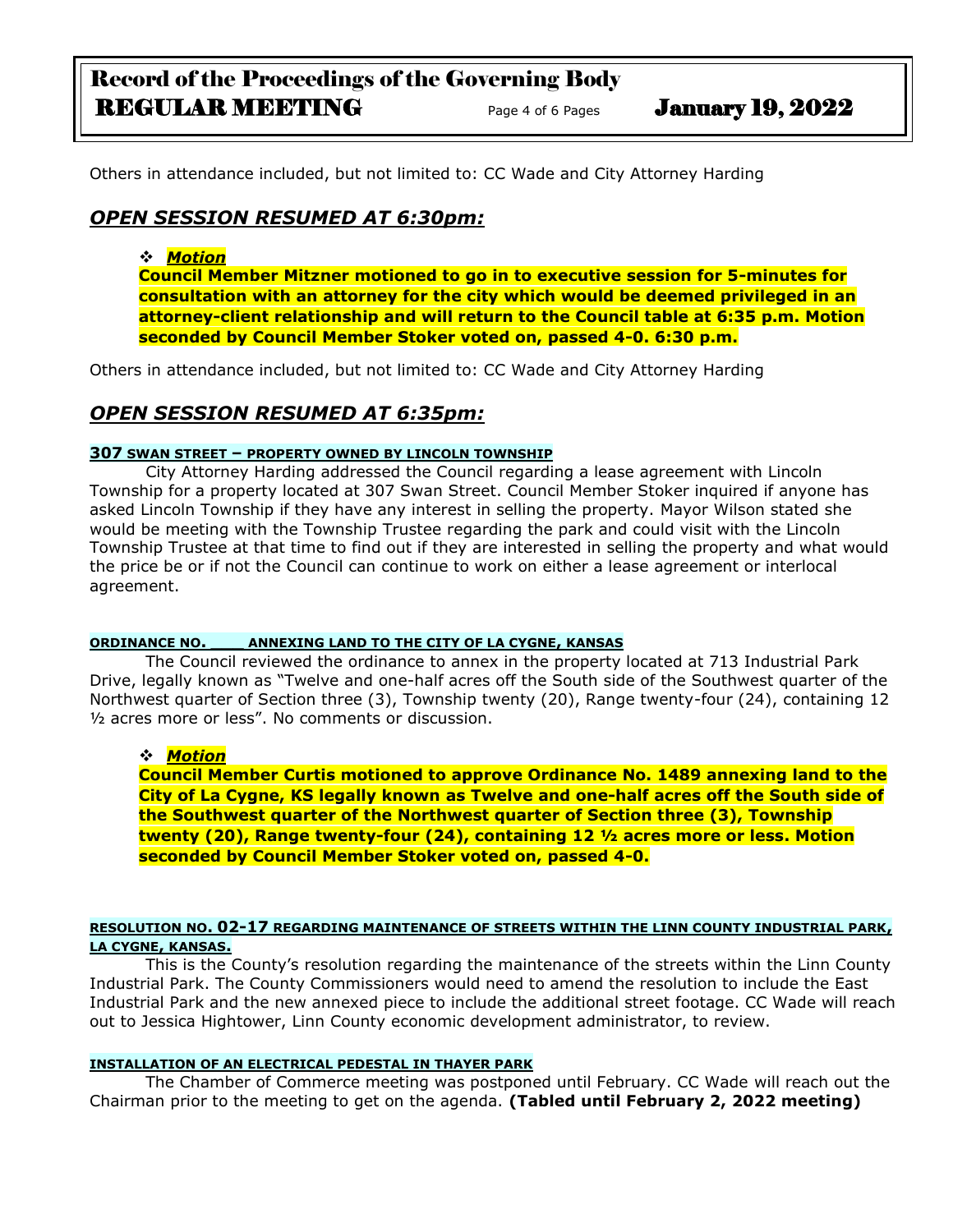# Record of the Proceedings of the Governing Body REGULAR MEETING Page 5 of 6 Pages January 19, 2022

### *NEW BUSINESS:*

### **PURCHASE ORDER NO 2022-1 FOR TWO METAL RACKS TO HAUL AND STORE CHRISTMAS POLE LIGHT DECORATIONS.**

Purchase Order No. 2022-1 in the amount of \$1,400 for two (2) metal racks to haul and store the Christmas pole light decorations. Discussion was held regarding the design configuration of the racks to insure they would not tip over and so they were universal to fit in various shed with different size garage doors.

### ❖ *Motion*

**Council Member Mitzner motioned to approve Purchase Order No. 2022-1 for two (2) metal racks to haul and store the Christmas pole light decorations in the amount of \$1,400 to be built by TC Iron Designs. Motion seconded by Council Member Stoker voted on, passed 4-0.**

#### **ADDITIONAL 25-YEAR LEASE FOR VERIZON TOWER WHICH WAS RECENTLY BUILT**

Sean Boylan with STC Towers reached out in order to determine if the City would be interested in negotiating an additional 25-year lease that is payable at the conclusion of the current 25-year lease for the Verizon tower which was recently built. **(Tabled until February 2, 2022 meeting)**

#### **MCIMETRO REQUESTS FOR INFORMATION AND FORMS REQUIRED BY OUR CITY IN ORDER TO OCCUPY THE PUBLIC RIGHT-OF-WAY.**

Randy Knox, Verizon, reached out regarding an acquisition between MCImetro Access Transmission Services LLC d/b/a Verizon Access Transmission services (MCImetro) who will acquire the fiber-optic cable of its affiliate, Verizon Wireless Services, LLC, on or around June 20, 2022. MCImetro has no plans to construct any additional fiber facilities and will not own, or operate any wireless equipment anywhere within the community. Randy will be emailing a map to CC Wade as soon as he receives it showing where the cable runs either in or near the City of La Cygne. The cable was put in sometime in the late 1990s by KFN. MCImetro requests information and forms required by our city in order for MCImetro to occupy the public right-of-way with these acquired facilities.

### **RESOLUTION NO. A RESOLUTION OF THE CITY OF LA CYGNE, LINN COUNTY, KS REGARDING EMPLOYEE PAID LEAVE FOR COVID-19.**

CC Wade reviewed Resolution No. 426 regarding employee paid leave for COVID-19 which remained in effect until June 1, 2021. CC Wade asked if the Council wanted to extend the leave. CC Wade indicated a COVID payroll payment was issued in November 2021. Discussion was held regarding Covid leave.

### ❖ *Motion*

**Council Member Mitzner motioned to extend Resolution No. 426 to December 31, 2021. Motion seconded by Council Member Stoker voted on, passed 4-0.**

Further discussion was held regarding changes to the quarantine timeframe and documentation requirements in order to receive COVID leave pay.

### ❖ *Motion*

**Council Member Mitzner motioned to amend the prior motion and to extend Resolution No. 426 to February 2, 2022. Motion seconded by Council Member Stoker voted on, passed 4-0.**